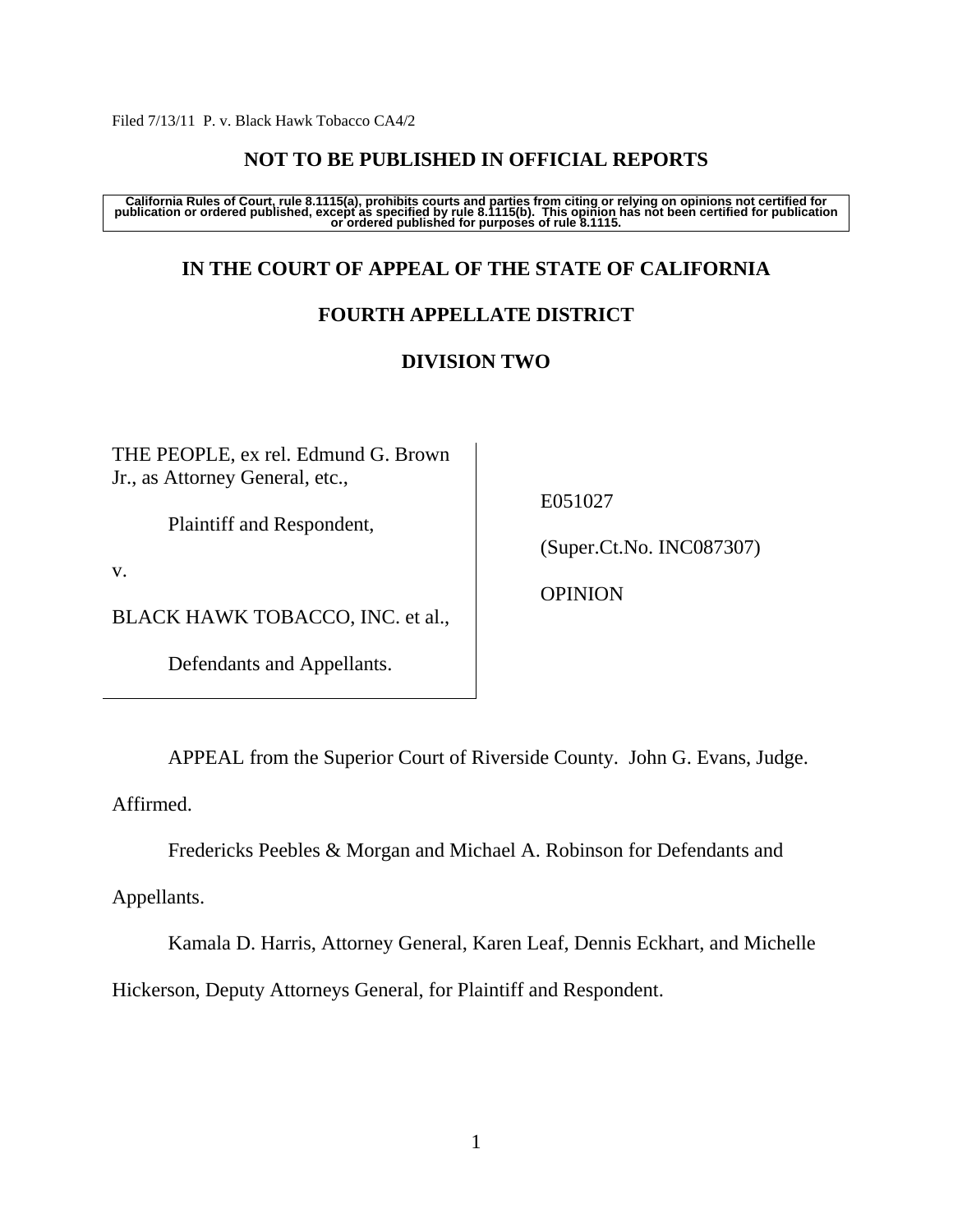## INTRODUCTION

 The superior court granted a preliminary injunction, prohibiting defendants and appellants Black Hawk Tobacco, Inc. (Black Hawk) and Frederick Allen McAllister (McAllister) from selling cigarettes to non-Indians in violation of state and federal laws. Black Hawk and McAllister appeal from the order granting the injunction. (Code Civ. Proc., § 904.1, subd. (a)(6).)

 On appeal, defendants argue that the State of California cannot regulate defendants' sale of cigarettes to non-Indians because defendants are operating stores located on trust lands held by the United States for the Agua Caliente Band of Cahuilla Indians (the Band), a federally-recognized tribe. We reject this argument and hold the superior court did not abuse its discretion in granting the preliminary injunction against defendants.

### II

## FACTUAL AND PROCEDURAL BACKGROUND

 McAllister is an enrolled member of the Sac and Fox Nation, a federallyrecognized Indian tribe of Oklahoma. McAllister is the sole owner of Black Hawk, a California corporation. Black Hawk was also incorporated in June 2008 under the laws of the Sac and Fox Nation.

I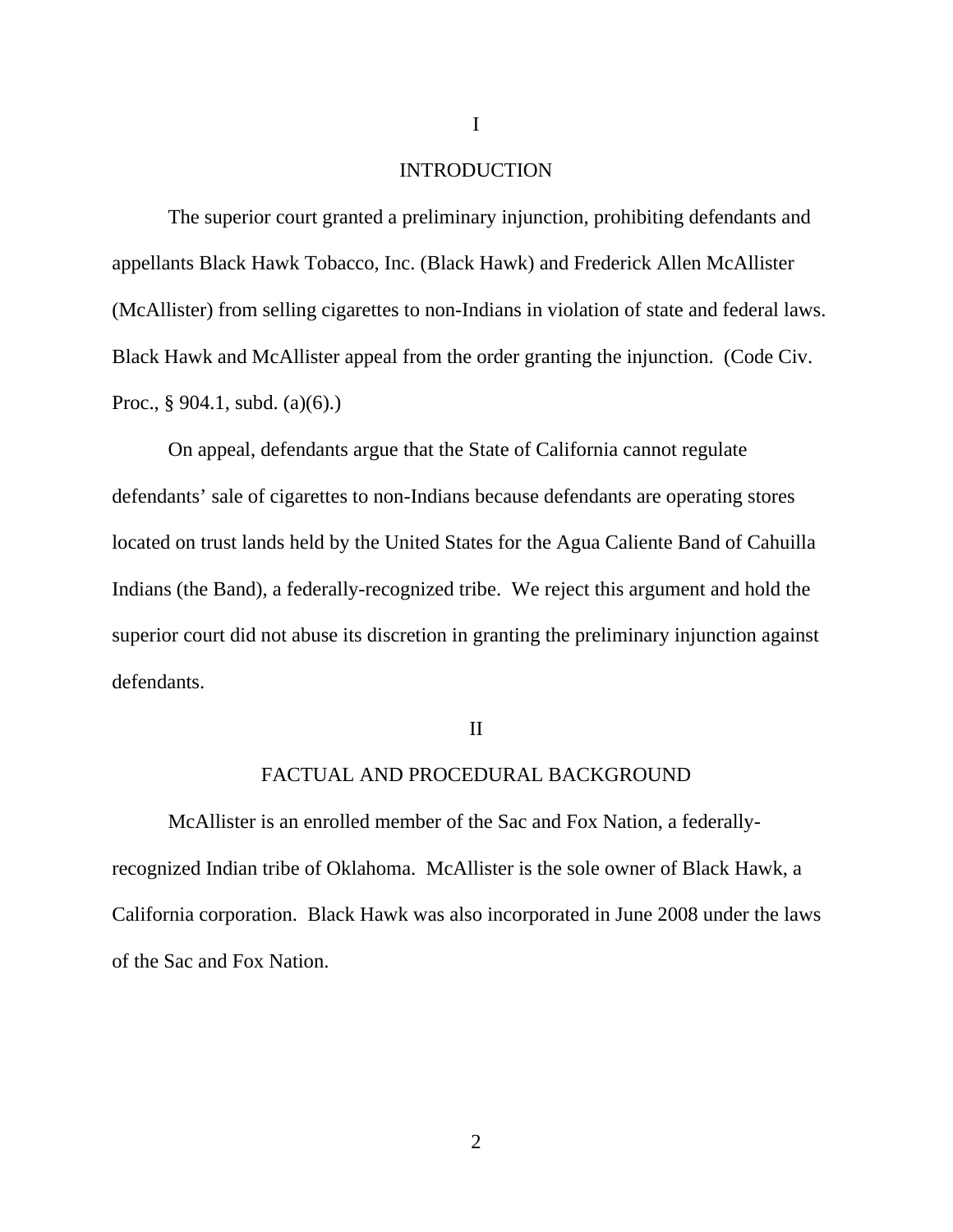The Agua Caliente Band of Cahuilla Indians is a federally-recognized tribe,**<sup>1</sup>** located in eastern Riverside County. In 1985, the Band adopted an ordinance, section 4.04.010, governing retail cigarette sales on the reservation, providing in part:

 "Until the Tribal Council directs otherwise, the sale of cigarettes (as defined in the California Revenue & Taxation Code § 30003) by all individual sellers, including members of the Agua Caliente Band of Cahuilla Indians, members of other tribes, corporations, partnerships, joint ventures, and all other entities, is prohibited on the trust lands of the Agua Caliente Indian Reservation, except for (1) cigarettes sold in full compliance with the California Cigarette Tax Law (California Revenue & Taxation Code § 30001 et seq.), including payment of the tax imposed on the distribution by that state law; and (2) cigarettes sold to Indians on the Agua Caliente Indian Reservation."

 For several years, Black Hawk operated four "brick and mortar" stores in Palm Springs and Cathedral City, all located on Indian trust land within the boundaries of the Agua Caliente reservation.**2** The State Board of Equalization issued a cigarette and

 $\overline{a}$ 

**<sup>1</sup>** As of December 2009, the Band had 427 enrolled members, including 291 adults.

**<sup>2</sup>** The Band holds "a total of 26,646.28 acres in the area of Palm Springs, California. These lands are interspersed among non-Indian lands in a checkerboard pattern. The legal title to them is in the United States in trust." (*Agua Caliente Band of Mission Indians v. County of Riverside* (9th. Cir. 1971) 442 F.2d 1184, 1185.) "[I]n the case of the Agua Calientes some 34,000 acres were allotted to them in the form of alternate square mile parcels forming a checkerboard of Indian lands, the intervening square mile areas remaining in non-Indian ownership." (*Agua Caliente Band of Mission Indians' Tribal Council v. City of Palm Springs* (C.D. Cal. 1972) 347 F.Supp. 42, 47.)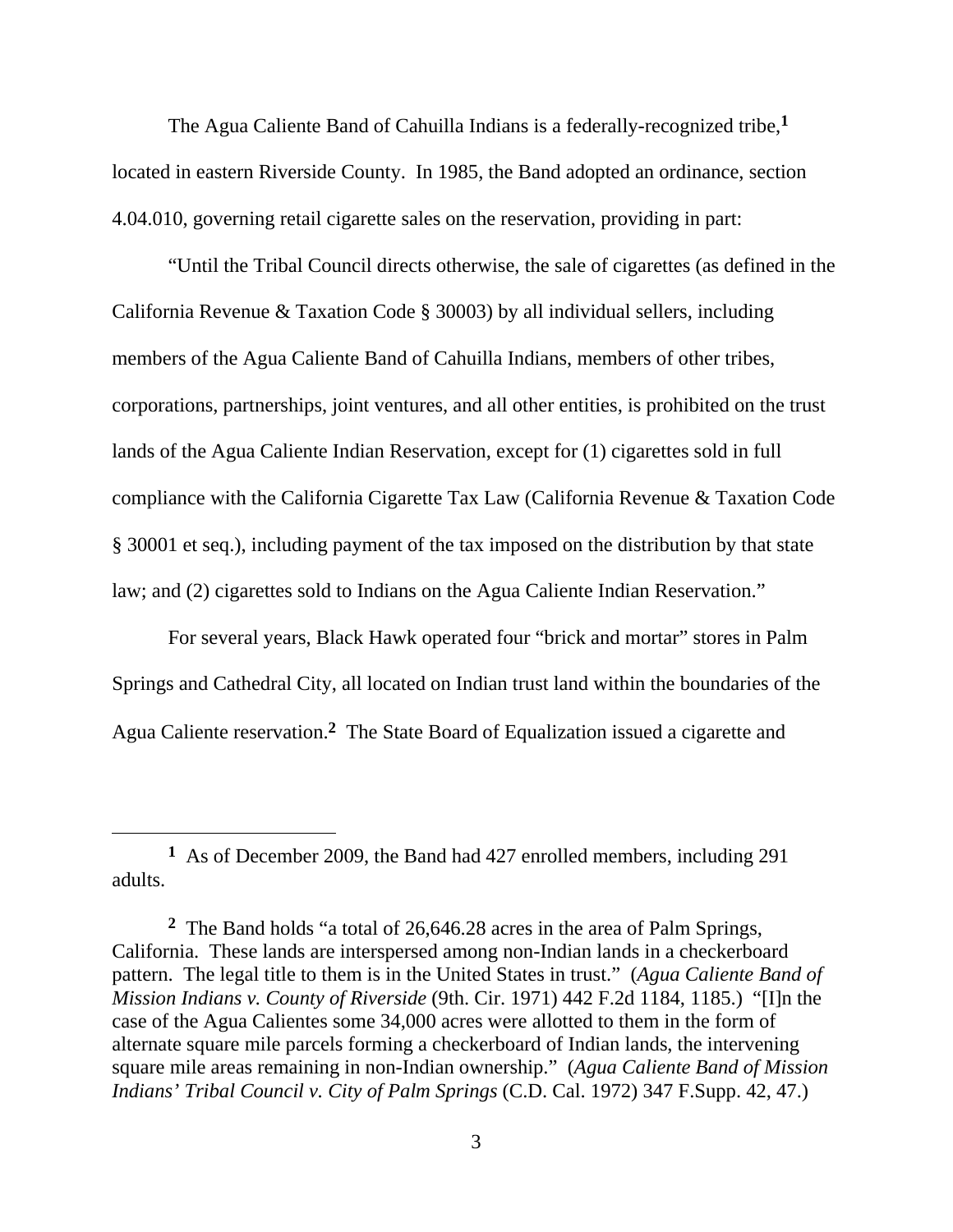tobacco products retailer's license to McAllister for all four locations. Black Hawk also operated an on-line website and mail-order store from one of the Palm Springs locations.

The Attorney General for the People of the State of California (the People) filed a complaint against defendants, alleging five causes of action for unlawful business practices (Bus. & Prof. Code, § 17200), including the first cause of action for violation of the state tobacco directory law by selling cigarettes not listed in the directory (Rev. & Tax. Code, § 30165.1, subds. (e), (f)); the second cause of action for violation of the California Cigarette Fire Safety and Firefighter Protection Act (Health & Saf. Code, §§ 14950-14960); and the fifth cause of action for violation of the federal Contraband Cigarette Trafficking Act (CCTA) (18 U.S.C. § 2341 et seq.).**3** The People sought a preliminary injunction, enjoining defendants from the foregoing violations, particularly the sale of cigarettes to non-Indians.

 Defendants removed the case to federal court, which promptly remanded the case back to the superior court.

 Defendants then filed a motion to quash or dismiss the complaint and a demurrer or motion to strike, all asserting jurisdictional challenges. Defendants argued that the directory statute and the cigarette fire-safety act are not enforceable against sales occurring on the Agua Caliente reservation. Defendants also argued that the federal CCTA cannot be enforced by a state agency and that none of the state laws apply on the

 $\overline{a}$ 

**<sup>3</sup>** The third and fourth causes of action, involving remote sales of cigarettes, were not grounds for the preliminary injunction. (Rev. & Tax. Code, § 30101.7 and Bus. & Prof. Code, § 22963.)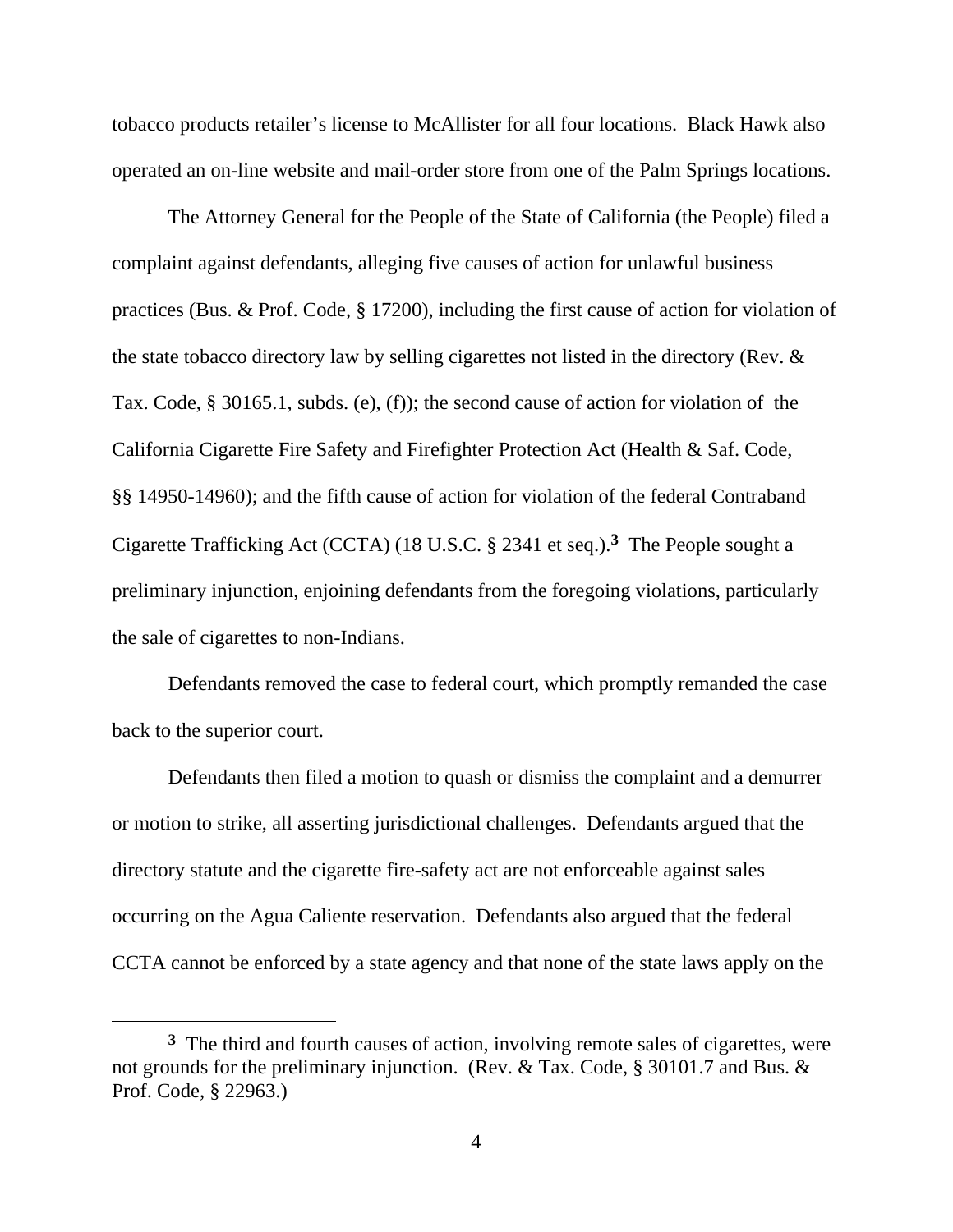reservation because of tribal sovereignty and because states cannot regulate Indians in Indian country without congressional consent. Defendants additionally argued that the People's claims are preempted by federal law.

 The trial court overruled the demurrer and denied the motion to quash, ruling that tribal sovereignty does not apply because defendants are not members of the Agua Caliente tribe. (*Washington v. Confederated Tribes of the Colville Indian Reservation* (1980) 447 U.S. 134, 161 (*Washington*).) The court also found that federal preemption did not operate and that state laws apply to regulate sales of cigarettes to non-Indians on tribal lands. (*New Mexico v. Mescalero Apache Tribe* (1983) 462 U.S. 324, 333-335; *Moe v. Confederated Salish & Kootenai Tribes of Flathead Reservation* (1976) 425 U.S. 463, 482-483 (*Moe*).) Furthermore, the People's claims against defendants were mainly based on violations of the California cigarette tax laws and not only on violations of the CCTA.

 Defendants subsequently filed additional opposition to the motion for a preliminary injunction on the grounds that Black Hawk would suffer irreparable harm if the injunction was granted, causing Black Hawk to cease operations and fire 30 employees. Defendants also contended the People could not establish the likelihood of success because the CCTA claim was barred and the other claims violated the Indian commerce clause. Black Hawk then volunteered to cease all operations, contending the motion for an injunction was moot.

 As of February 17, 2010, the tribal council confirmed the ordinance, section 4.04.010, was in full force and effect: ". . . the Tribe interprets its law to mean that all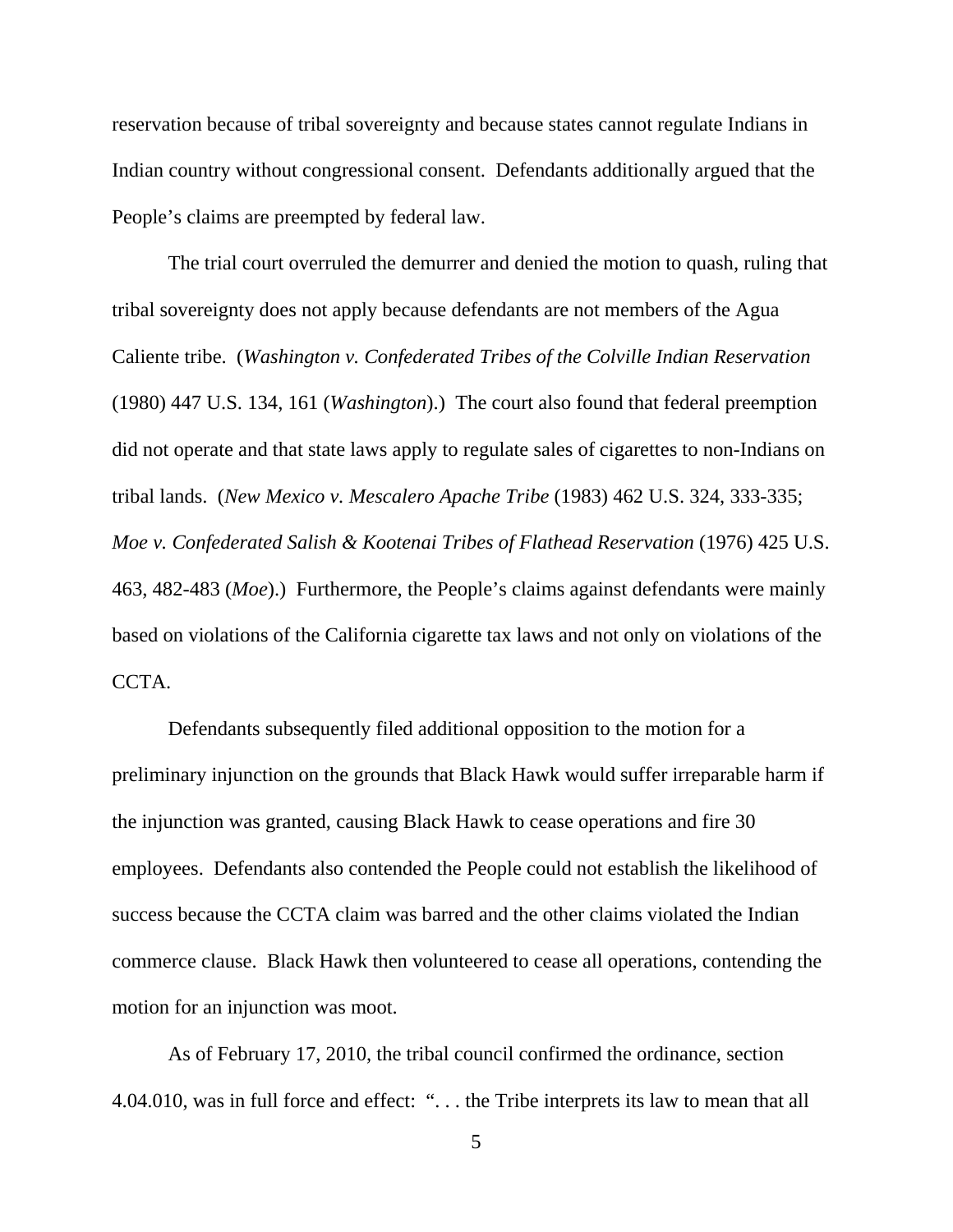tobacco sellers on the Reservation must abide by *all* laws related to cigarette sales, regardless of where in the California Codes they may be located, including the Directory statute and the Cigarette Fire-Safety Law." The tribal council expressed its view that "Black Hawk's continued illegal sale of cigarettes on the Reservation is contrary to Tribal law."

 On March 26, 2010, the court concluded the motion for an injunction was not moot. The court granted the preliminary injunction and issued a written ruling prohibiting defendants from selling off-directory, non-fire-safe-certified, untaxed cigarettes except for sales to enrolled members of any federally-recognized tribe of California. Black Hawk could also sell unstamped, untaxed packs of cigarettes to registered members of any federally-recognized tribe of California on any Indian reservation in the state other than the Band's reservation.

Defendants filed a timely notice of appeal.

#### III

#### **DISCUSSION**

 Defendants admit selling off-directory, non-fire-safe-certified, untaxed cigarettes. Defendants contend they are entitled to do so because Black Hawk is a Sac and Fox Nation corporation, owned by McAllister, an enrolled Sac and Fox Indian, and doing business on the Agua Caliente reservation. On appeal, defendants have disregarded the usual two-part analysis for deciding whether it was an abuse of discretion to grant an injunction. They also abandon their arguments about federal preemption. Instead, they assert a new argument that the State of California has no right to regulate tobacco sales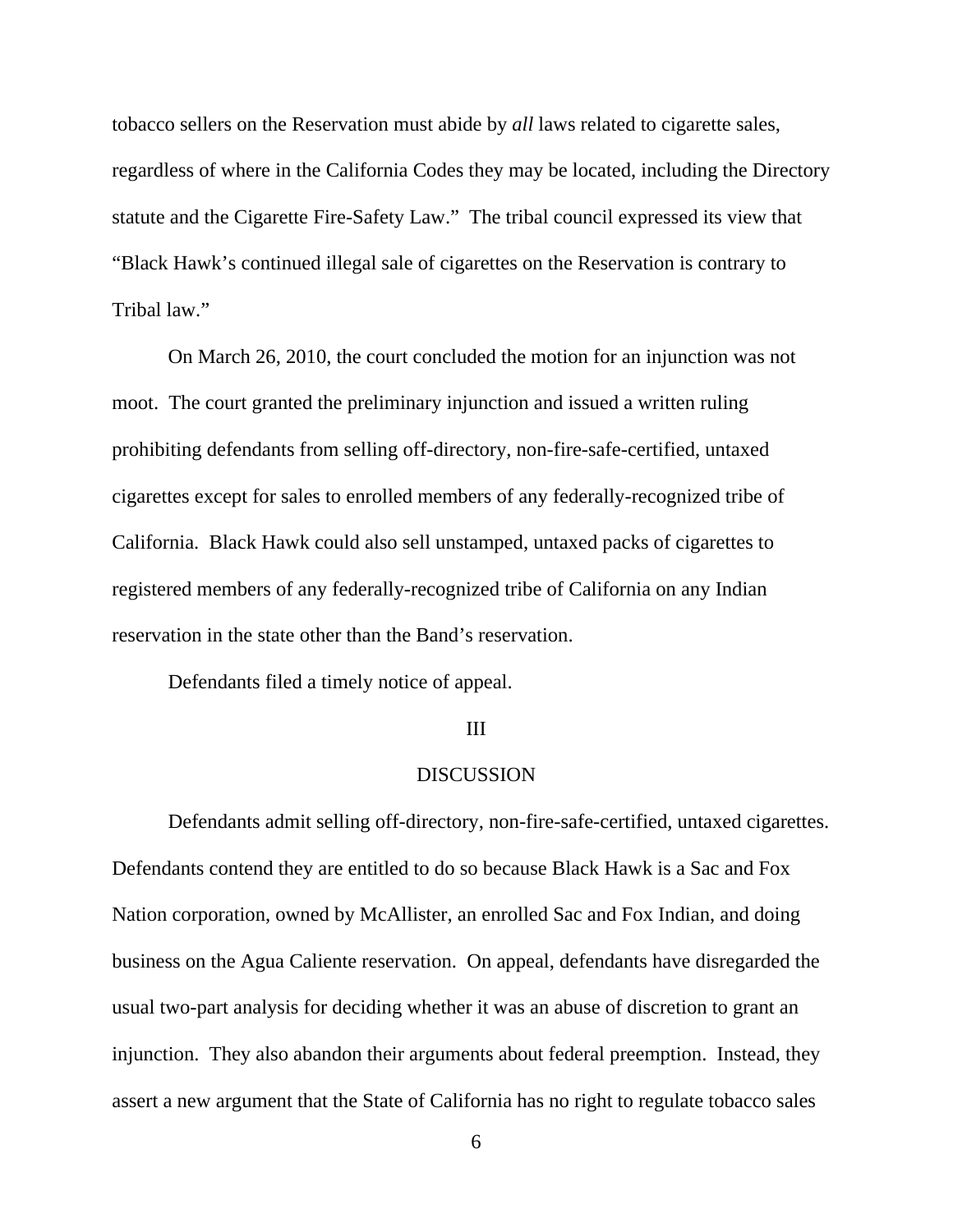on the Agua Caliente reservation because the Band has the exclusive authority to regulate tobacco sales on the reservation.

## *A. General Principles of Review*

The trial court did not abuse its discretion in granting the preliminary injunction if the People established the likelihood of success and defendants did not provide evidence of grave or irreparable harm. (*IT Corp. v. County of Imperial* (1983) 35 Cal.3d 63, 72.)

 "A trial court abuses its discretion when its decision exceeds the bounds of reason by being arbitrary, capricious or patently absurd. (*In re Stephanie M.* (1994) 7 Cal.4th 295, 318-319.) In determining whether there has been such an abuse, we cannot reweigh evidence or pass upon witness credibility. The trial court is the sole arbiter of such conflicts. Our role is to interpret the facts and to make all reasonable inferences in support of the order issued. [Citation.]" (*Dodge, Warren & Peters Ins. Services, Inc. v. Riley* (2003) 105 Cal.App.4th 1414, 1420 [Fourth Dist., Div. Two]; *Continental Baking Co. v. Katz* (1968) 68 Cal.2d 512, 527.)

"Trial courts traditionally consider and weigh two factors in determining whether to issue a preliminary injunction. They are (1) how likely it is that the moving party will prevail on the merits, and (2) the relative harm the parties will suffer in the interim due to the issuance or nonissuance of the injunction. (*Whyte v. Schlage Lock Co.* (2002) 101 Cal.App.4th 1443, 1449 (*Whyte*).)" (*Dodge, Warren & Peters Ins. Services, Inc. v. Riley, supra,* 105 Cal.App.4th at p. 1420; *Weingand v. Atlantic Sav. & Loan Assn.* (1970) 1 Cal.3d 806, 820.)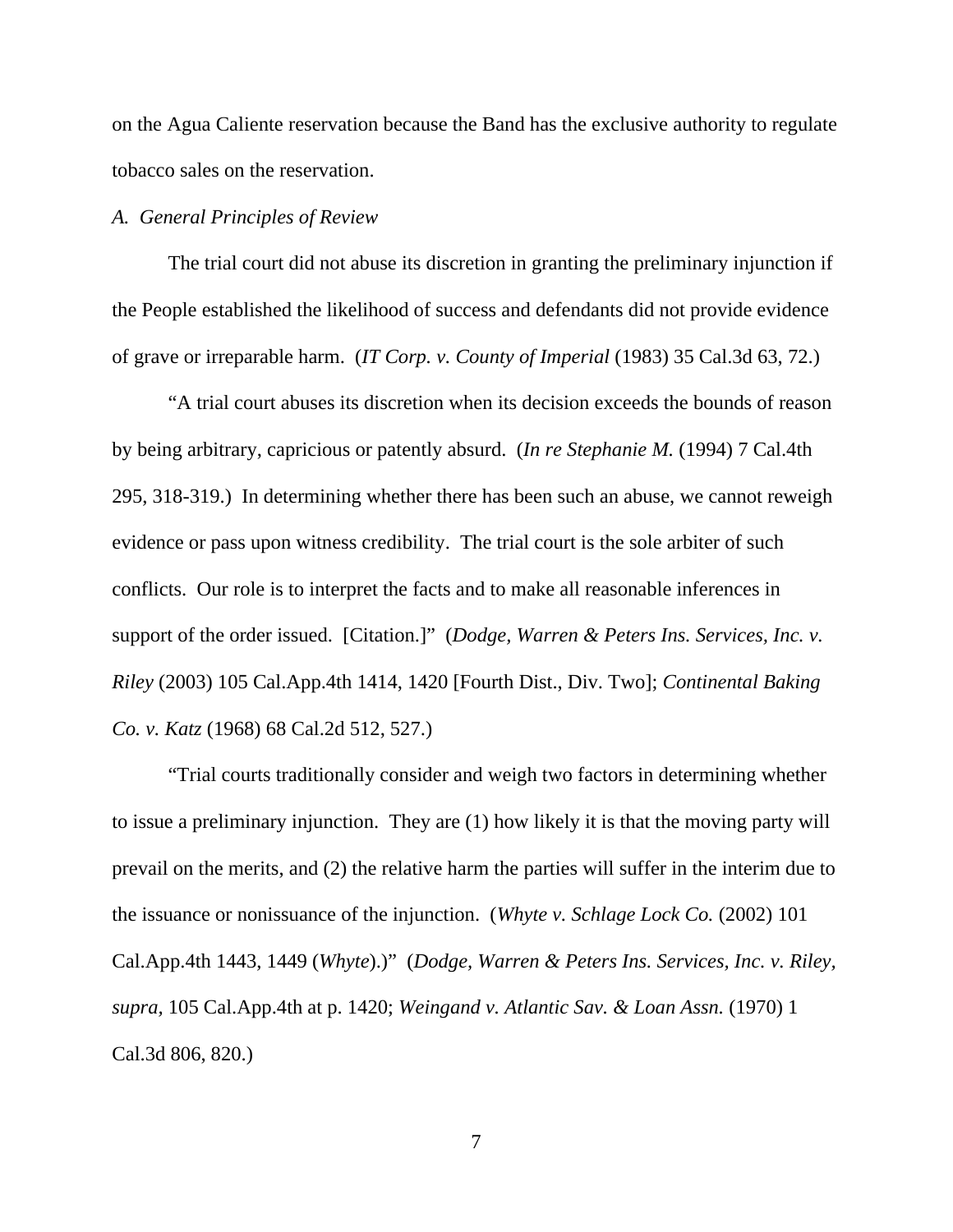### *B. Likelihood of Success*

The unfair competition law, proscribing any unlawful business practice, provides broad authority for an injunction. (Bus. & Prof. Code, § 17200 et seq., § 17203; *Cel-Tech Communications, Inc. v. Los Angeles Cellular Telephone Co.* (1999) 20 Cal.4th 163, 180.) Express authority for injunctive relief is provided by the California Cigarette Fire Safety and Firefighter Protection Act. (Health & Saf. Code, § 14955, subd. (f).) Defendants admitted their cigarette sales did not comply with state and federal law. As elaborated in the following analysis, it is reasonably probable that the People will prevail on the merits.

Defendants argue on appeal the People cannot establish likelihood of success because the Band, not California, possesses the exclusive authority to regulate tobacco sales on the reservation. In other words, only the Band, not the state, can legally enforce tobacco regulation. We reject this entirely new theory, raised for the first time on appeal. (*Brown v. Boren* (1999) 74 Cal.App.4th 1303, 1316.) We reiterate that the People are likely to succeed on their claims and the trial court did not abuse its discretion in granting the preliminary injunction.

Defendants argue the Band has the sole regulatory power over cigarette sales, relying on broad language from *Montana v. U.S.* (1981) 450 U.S. 544, 565-566, in which the United States Supreme Court said: "To be sure, Indian tribes retain inherent sovereign power to exercise some forms of civil jurisdiction over non-Indians on their reservations, even on non-Indian fee lands. A tribe may regulate, through taxation, licensing, or other means, the activities of nonmembers who enter consensual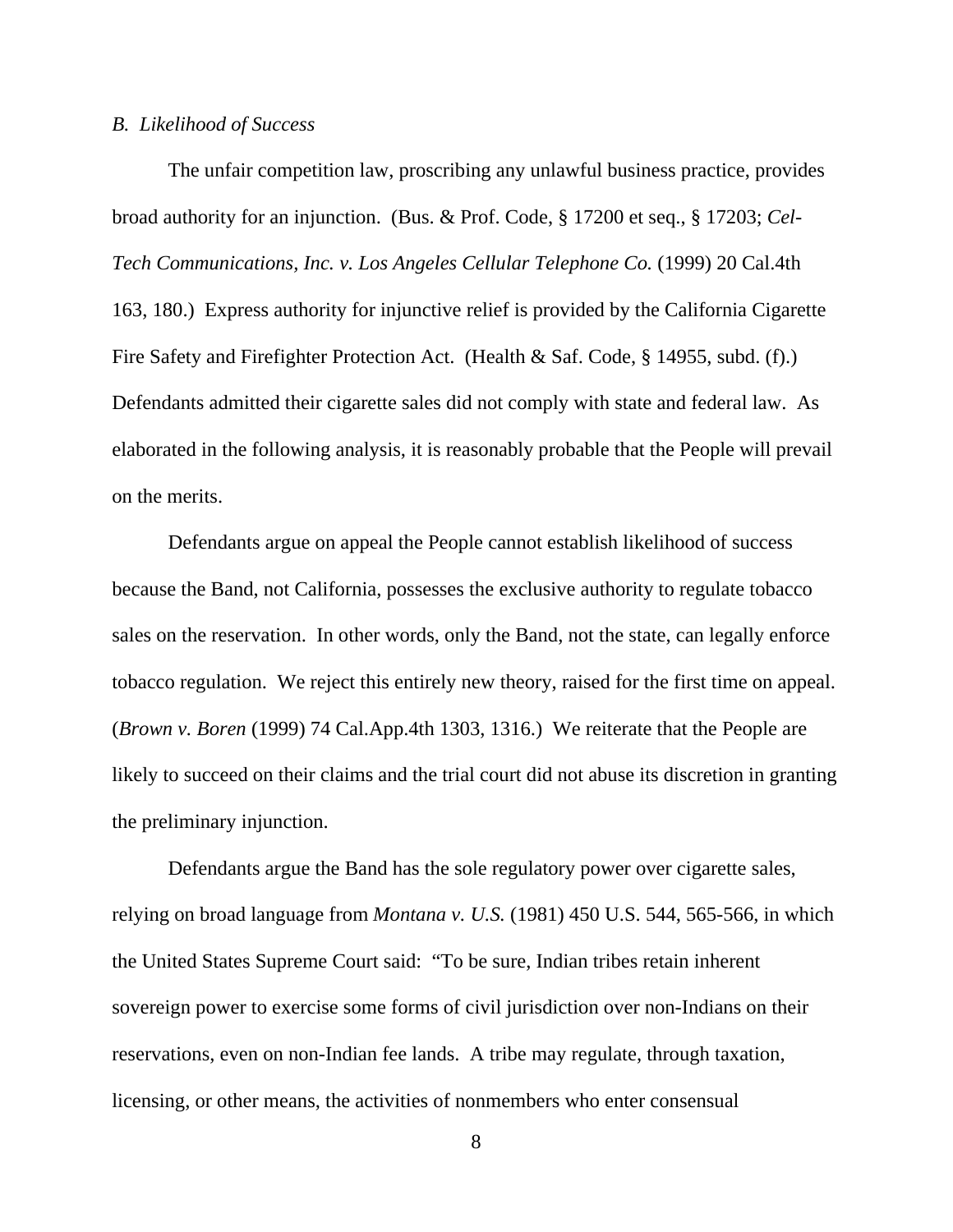relationships with the tribe or its members, through commercial dealing, contracts, leases, or other arrangements. [Citations.] A tribe may also retain inherent power to exercise civil authority over the conduct of non-Indians on fee lands within its reservation when that conduct threatens or has some direct effect on the political integrity, the economic security, or the health or welfare of the tribe. [Citations.]"

*Montana* was preceded by cases in which the court expressed general principles about a state's authority to regulate the conduct of non-Indians or non-tribal members on a reservation, upholding the authority of states to tax cigarette sales on Indian reservations, with exceptions for sales to tribes and their members. (*Moe, supra,* 425 U.S. at pp. 482-483.)

The Court also sustained state cigarette excise taxes on non-Indian purchasers from Indians or tribes: "It is painfully apparent that the value marketed by the smokeshops to persons coming from outside is not generated on the reservations by activities in which the Tribes have a significant interest. [Citation.] What the smokeshops offer these customers, and what is not available elsewhere, is solely an exemption from state taxation. The Tribes assert the power to create such exemptions by imposing their own taxes or otherwise earning revenues by participating in the reservation enterprises. If this assertion were accepted, the Tribes could impose a nominal tax and open chains of discount stores at reservation borders, selling goods of all descriptions at deep discounts and drawing custom from surrounding areas. We do not believe that principles of federal Indian law, whether stated in terms of pre-emption, tribal self-government, or otherwise, authorize Indian tribes thus to market an exemption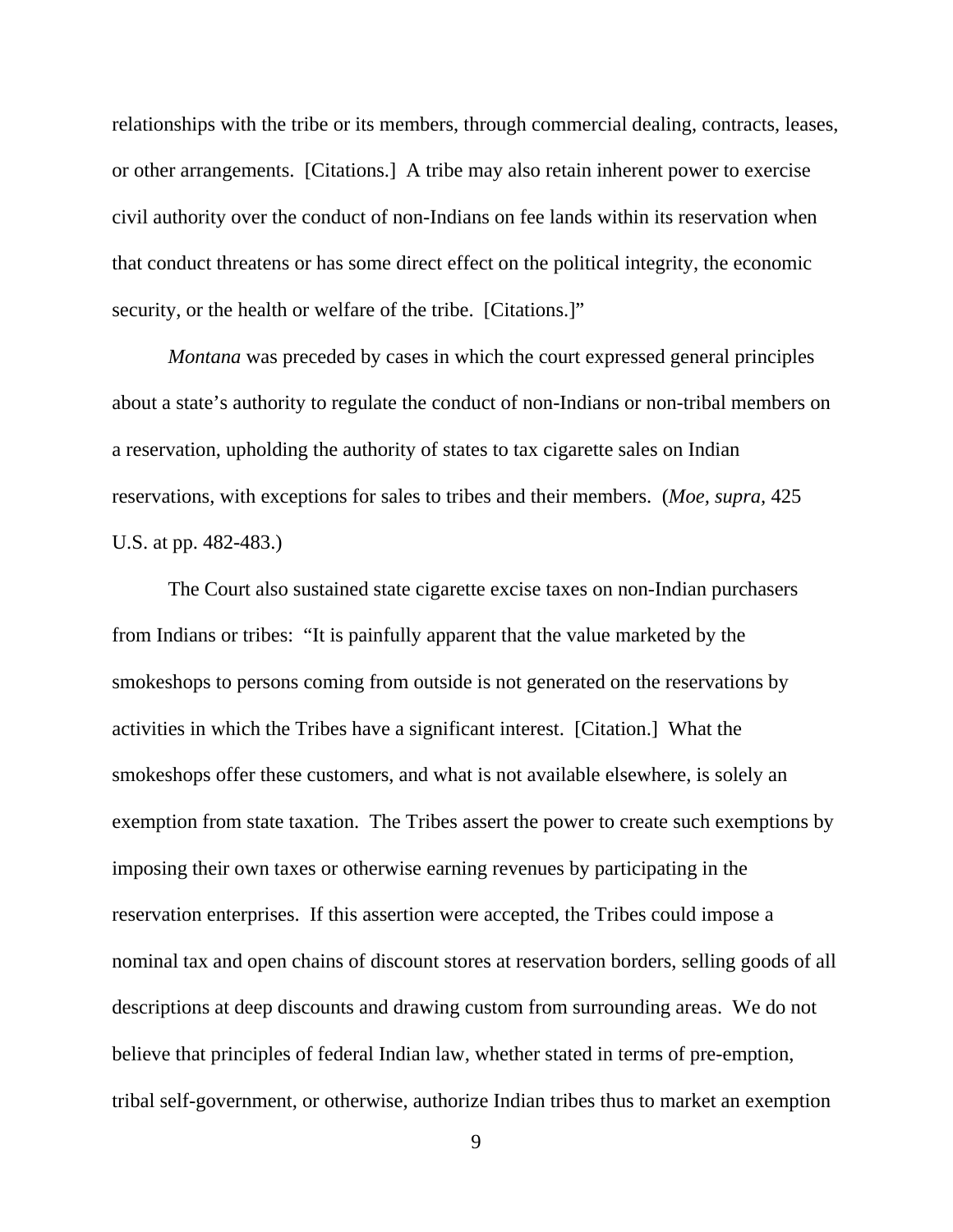from state taxation to persons who would normally do their business elsewhere."

(*Washington,* 447 U.S. at p. 155.) The court rejected many of the same arguments made by defendants here, including the latest one: "A second asserted ground for the invalidity of the state taxes is that they somehow conflict with the Tribes' cigarette ordinances and thereby are subject to pre-emption or contravene the principle of tribal self-government. This argument need not detain us. There is no direct conflict between the state and tribal schemes, since each government is free to impose its taxes without ousting the other. Although taxes can be used for distributive or regulatory purposes, as well as for raising revenue, we see no nonrevenue purposes to the tribal taxes at issue in these cases, and, as already noted, we perceive no intent on the part of Congress to authorize the Tribes to pre-empt otherwise valid state taxes. Other provisions of the tribal ordinances do comprehensively regulate the marketing of cigarettes by the tribal enterprises; but the State does not interfere with the Tribes' power to regulate tribal enterprises when it simply imposes its tax on sales to nonmembers. Hence, we perceive no conflict between state and tribal law warranting invalidation of the State's taxes." (*Id.* at pp. 158-159.)**<sup>4</sup>**

The foregoing authorities were distilled in 1983 in *New Mexico v. Mescalero Apache Tribe, supra,* 462 U.S. at pages 331-332: "On numerous occasions this Court has considered the question whether a State may assert authority over a reservation . . . and

 $\overline{a}$ 

**<sup>4</sup>** A federal district court has observed there is no "evidence of a federal policy favoring or promoting tribal control over the sale of cigarettes or confirming the power of tribes to regulate such sales. In fact, the federal government has been generally supportive of state regulation of cigarette sales." (*Ward v. New York* (W.D.N.Y. 2003) 291 F.Supp.2d 188, 204.)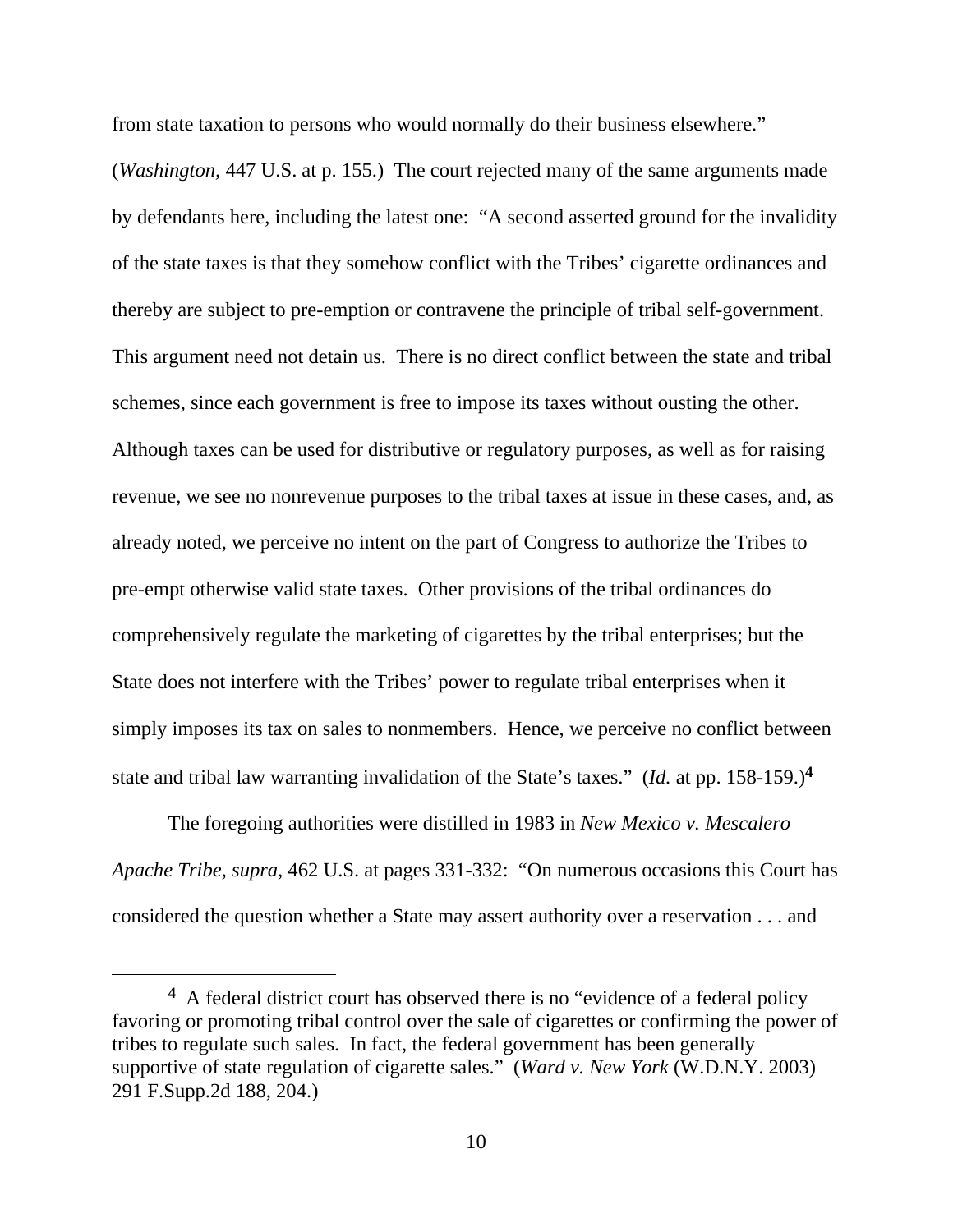have acknowledged certain limitations on tribal sovereignty. For instance, we have held that Indian tribes have been implicitly divested of their sovereignty in certain respects by virtue of their dependent status,[] that under certain circumstances a State may validly assert authority over the activities of nonmembers on a reservation,[] and that in exceptional circumstances a State may assert jurisdiction over the on-reservation activities of tribal members.[]"

More recently, the court has said where there is no federal preemption and the state has a strong off-reservation interest, the state's authority extends to conduct on the reservation, including even Indians and tribal members: "Our cases make clear that the Indians' right to make their own laws and be governed by them does not exclude all state regulatory authority on the reservation. State sovereignty does not end at a reservation's border. Though tribes are often referred to as 'sovereign' entities, it was 'long ago' that 'the Court departed from Chief Justice Marshall's view that "the laws of [a State] can have no force" within reservation boundaries. [Citations, fn. omitted.] 'Ordinarily,' it is now clear, 'an Indian reservation is considered part of the territory of the State.' [Citations, fn. omitted.]

"That is not to say that States may exert the same degree of regulatory authority within a reservation as they do without. To the contrary, the principle that Indians have the right to make their own laws and be governed by them requires 'an accommodation between the interests of the Tribes and the Federal Government, on the one hand, and those of the State, on the other.' [Citations.] 'When on-reservation conduct involving only Indians is at issue, state law is generally inapplicable, for the State's regulatory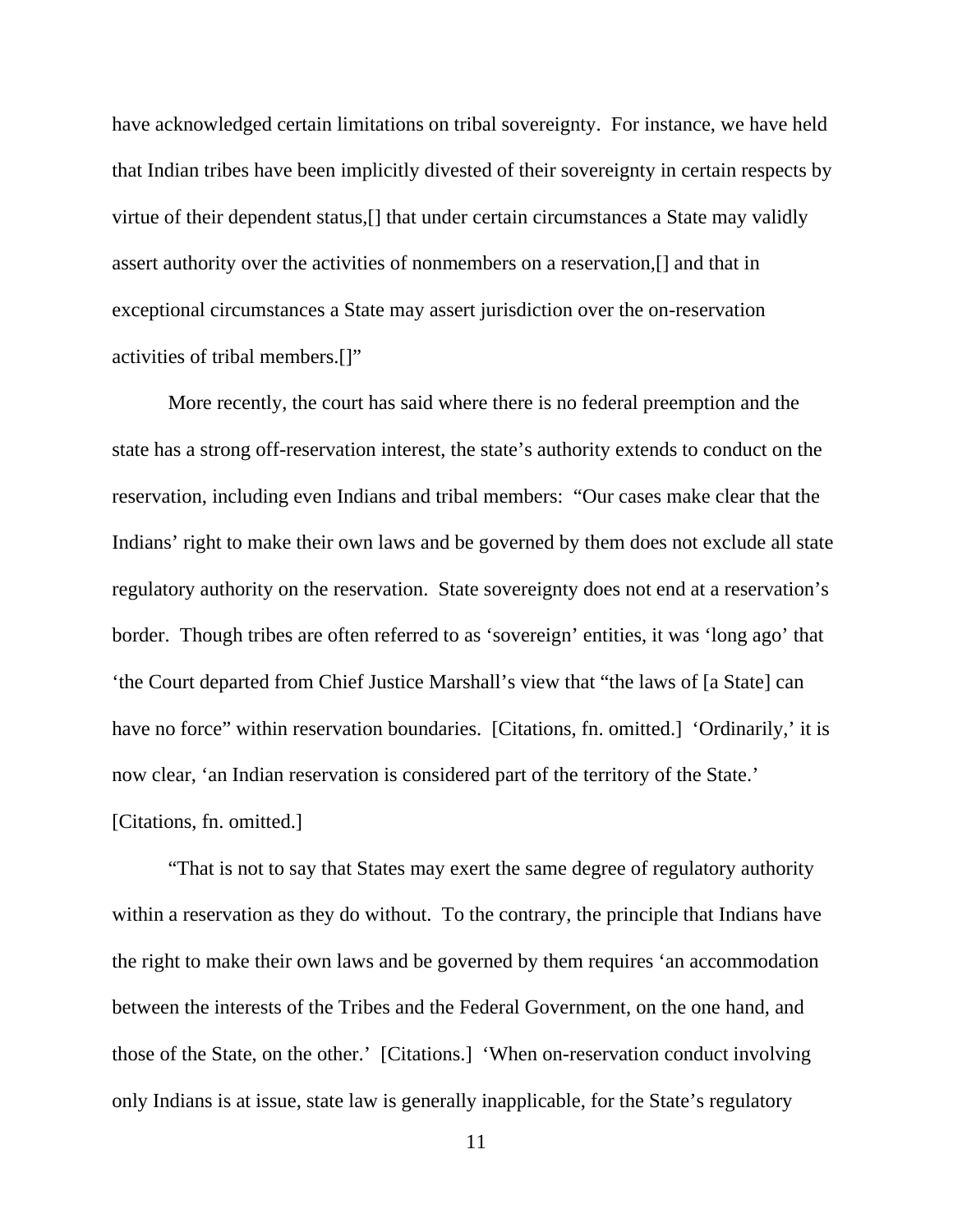interest is likely to be minimal and the federal interest in encouraging tribal selfgovernment is at its strongest.' [Citation.] When, however, state interests outside the reservation are implicated, States may regulate the activities even of tribe members on tribal land, as exemplified by our decision in [*Washington v. Confederated Tribes of Colville Indian Reservation*]*.* In that case, Indians were selling cigarettes on their reservation to nonmembers from off-reservation, without collecting the state cigarette tax. We held that the State could require the Tribes to collect the tax from nonmembers, and could 'impose at least "minimal" burdens on the Indian retailer to aid in enforcing and collecting the tax,' 447 U.S. at 151." (*Nevada v. Hicks* (2001) 533 U.S. 353, 361-362.)

As we have explained, the United States Supreme Court has confirmed a state's authority to tax and regulate cigarette sales to non-Indians. In the present case, since 1985, the Band's tribal ordinance has required compliance with California laws governing cigarette sales. In February 2010, the Tribal Council advised that Black Hawk was operating illegally, "contrary to Tribal Law."

The California tobacco directory law promotes public health by increasing the costs of cigarettes and discouraging smoking. (Rev. & Tax. Code, § 30165.1, subds. (b) and (e); Health & Saf. Code, § 104555.) The cigarette fire-safety law–providing ignitionpropensity requirements–serves the public interest in reducing fires caused by cigarettes. Likewise, California has an important state interest in enforcing the unfair competition law (Bus. & Prof. Code, § 17200) and the federal and state laws taxing cigarettes. (18 U.S.C. § 2341 et seq.) No federal or tribal interest outweighs the state's interest in collecting cigarette tax revenue or in enforcing the California tobacco directory and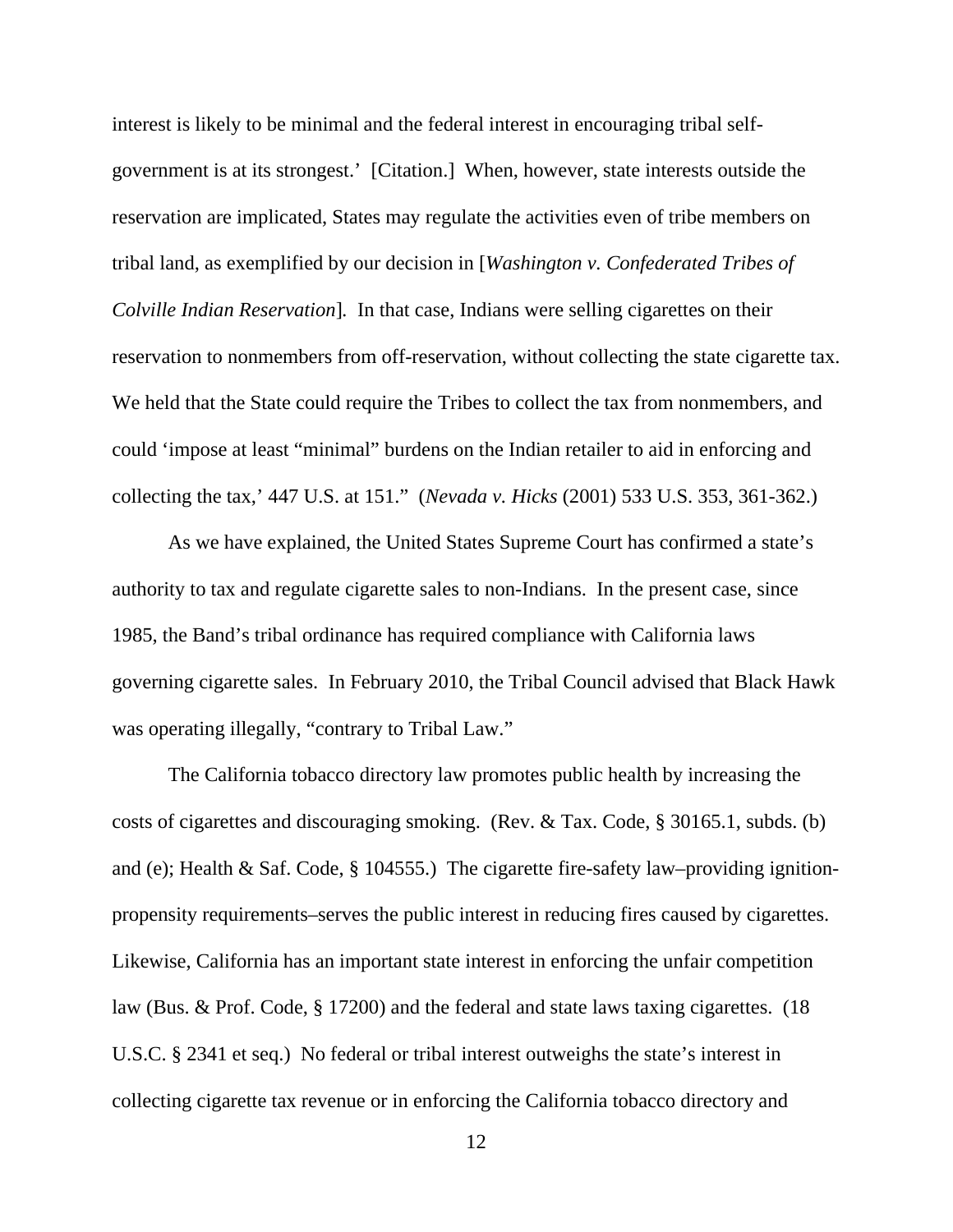cigarette fire-safety laws. The People established they are likely to succeed on the merits of their claims.

#### *C. Grave or Irreparable Harm*

Where a public entity seeks an injunction, the second traditional factor of weighing the relative harm to the parties usually does not apply. The trial court generally presumes the harm to the public outweighs the harm to the defendant if the public entity shows a likelihood of success: "Once a governmental entity establishes that it will probably succeed at trial, a presumption should arise that public harm will result if an injunction does not issue. However, some consideration must be given to the harm likely to be suffered by the defendant where that harm is alleged to be grave or irreparable.

"Accordingly, the propriety of an injunction must be judged by the following standard. Where a governmental entity seeking to enjoin the alleged violation of an ordinance which specifically provides for injunctive relief establishes that it is reasonably probable it will prevail on the merits, a rebuttable presumption arises that the potential harm to the public outweighs the potential harm to the defendant. [Fn. omitted.] If the defendant shows that it would suffer grave or irreparable harm from the issuance of the preliminary injunction, the court must then examine the relative actual harms to the parties." (*IT Corp. v. County of Imperial, supra,* 35 Cal.3d at p. 72.)

Defendants do not argue the trial court abused its discretion in determining either the relative harm to the parties or whether defendants would suffer grave or irreparable harm from the issuance of the preliminary injunction. The harm indentified by defendants—shutting down operations and employees—was refuted by the People's